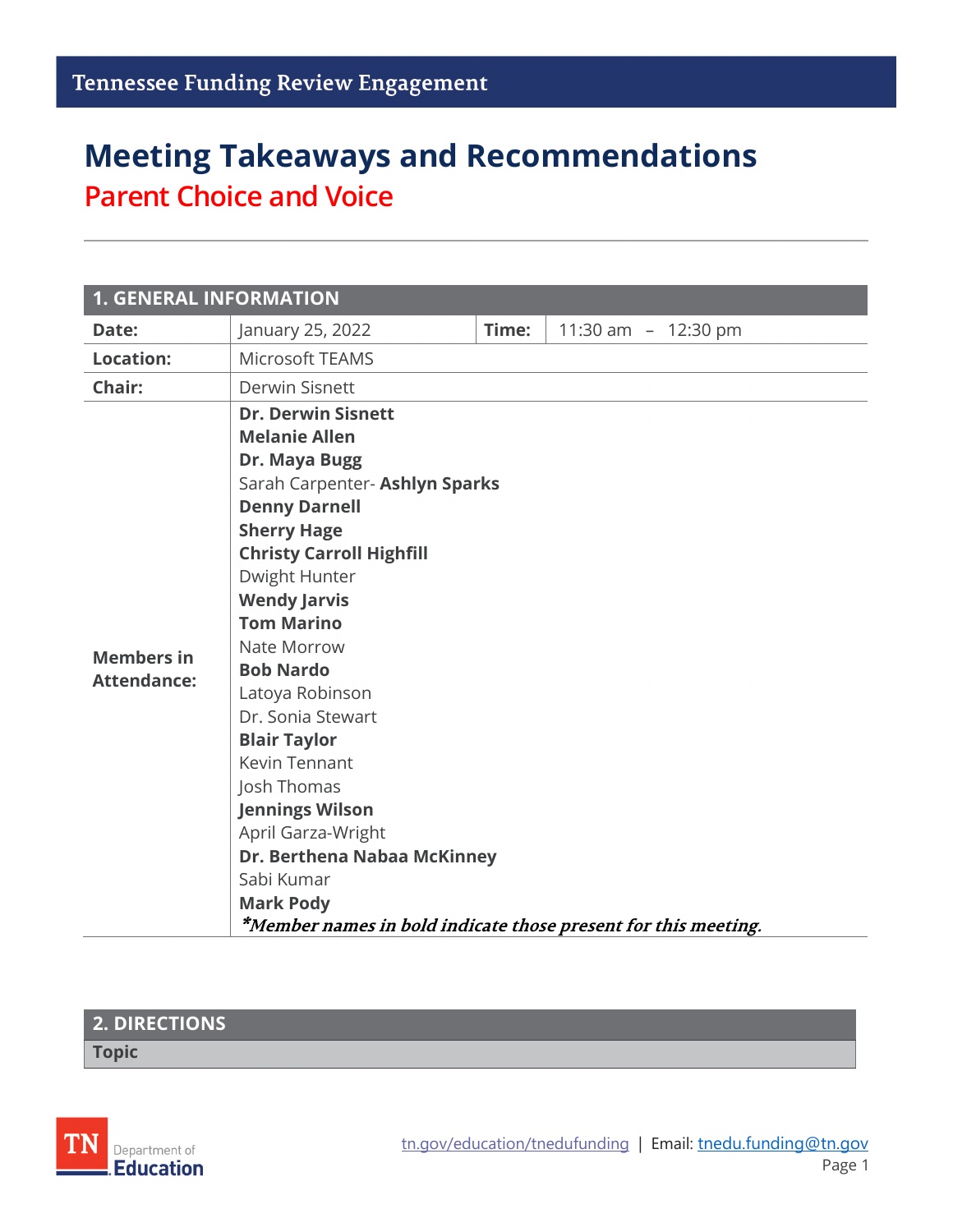Please consider policy questions outlined in this document. Subcommittees may provide more policy ideas or considerations as well.

#### **Subcommittee Policy Reflections and Feedback**

| <b>Policy Idea</b>                                                | <b>Subcommittee Feedback</b>                                                                                                                                                                                                                                                                                                                                                                                                                                                                         |
|-------------------------------------------------------------------|------------------------------------------------------------------------------------------------------------------------------------------------------------------------------------------------------------------------------------------------------------------------------------------------------------------------------------------------------------------------------------------------------------------------------------------------------------------------------------------------------|
| <b>Policy: Definition of</b><br><b>Economically Disadvantaged</b> | <b>Current: Direct Certification</b>                                                                                                                                                                                                                                                                                                                                                                                                                                                                 |
| <b>Policy: Definition of</b><br><b>Concentration of Poverty</b>   | Current: Attending a Title I School                                                                                                                                                                                                                                                                                                                                                                                                                                                                  |
| <b>Policy: Definition of Sparsity</b>                             | Current: Students per square mile (federal is 10, but the range is<br>10-25 students)                                                                                                                                                                                                                                                                                                                                                                                                                |
| <b>Policy: Teacher Salaries</b>                                   | Question: What, if any, requirements should the formula require<br>on investing new education dollars into existing educator salaries<br>moving forward?                                                                                                                                                                                                                                                                                                                                             |
|                                                                   | Focus funding on bonuses for hard to staff areas, schools with<br>greater need and include bonuses for longevity for those to stay<br>in those schools with greater need.<br>Extra compensation for mentor teachers to stay in classrooms<br>and other people to come and learn from them.<br>Consideration for increasing salaries for advanced degrees.<br>State grants like ELL/SPED endorsements - look at a sustainability<br>model to incentivize teachers for doing this in addition to those |
|                                                                   | who go back to get Masters and Doctorate degrees.<br>Possibly include National Certification incentives.                                                                                                                                                                                                                                                                                                                                                                                             |
| <b>Policy: Teacher Salaries</b>                                   | Question: Are there any other policies for teacher salaries that<br>should be included?<br>After school incentive bonuses - compensation for supporting<br>the arts needs to be equalized with athletics (if offered in the<br>district)<br>Disparity in representation of teachers of color in education-<br>needs to be looked at from policy and sustainability standpoint.                                                                                                                       |

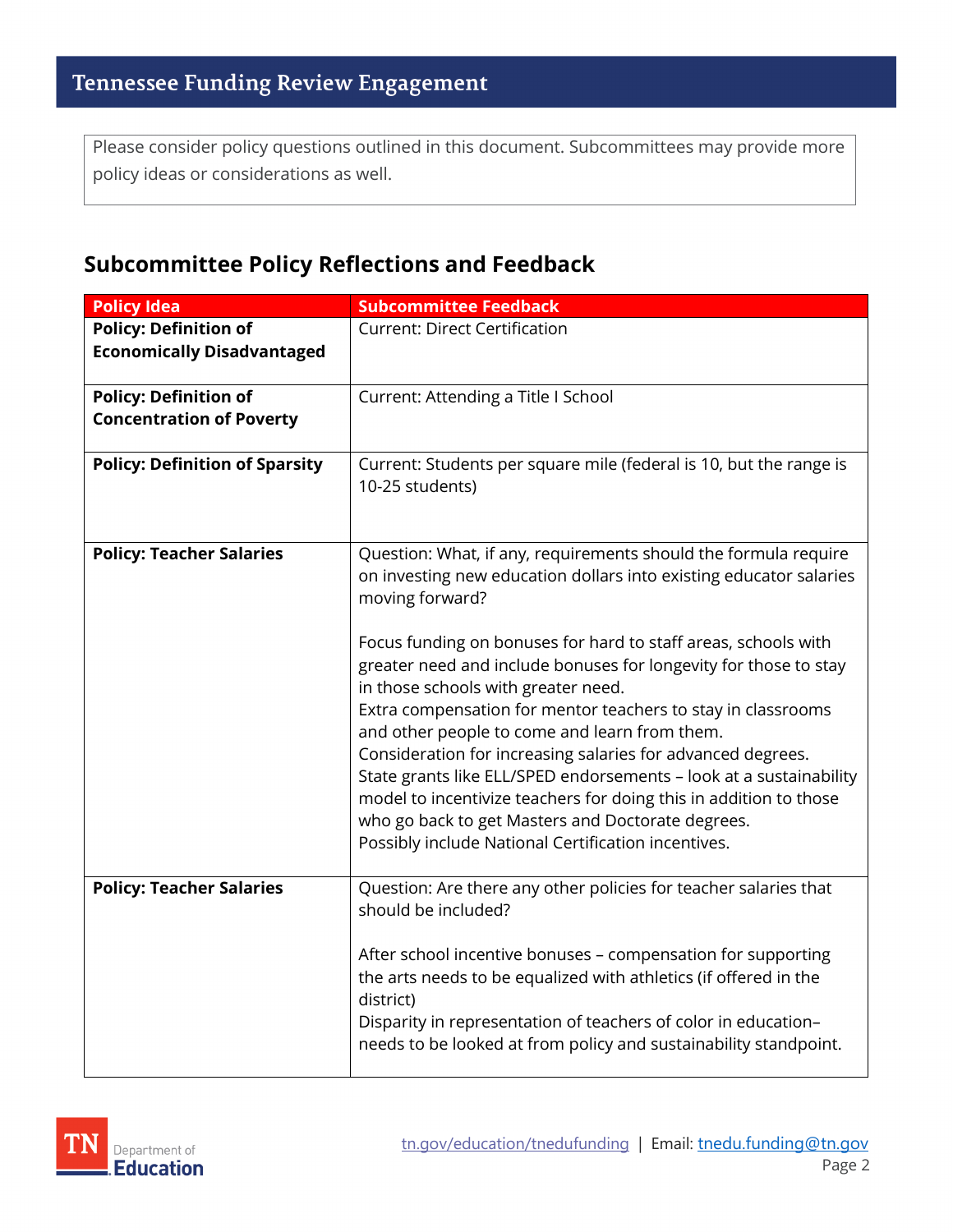## **Tennessee Funding Review Engagement**

| <b>Policy: Tutoring</b>       | Question: This is required for students who score at "Below" on                                                               |
|-------------------------------|-------------------------------------------------------------------------------------------------------------------------------|
|                               | the 3rd grade TCAP beginning SY23-24. Should there be funding                                                                 |
|                               | included in the formula for this legally required support?                                                                    |
|                               |                                                                                                                               |
| <b>Policy: CTE</b>            | Question: Please review the CTE content and provide feedback on                                                               |
|                               | how TN may choose to address CTE considerations.                                                                              |
|                               |                                                                                                                               |
|                               |                                                                                                                               |
| <b>Policy: K-2 Weight</b>     | Question from the Steering Committee: How might you consider                                                                  |
|                               | a K-2 weight or additional investment in the earlier grades?                                                                  |
|                               |                                                                                                                               |
|                               | They need more funding due to class sizes and curriculum.                                                                     |
| <b>Policy: Outcomes</b>       | Question from the Steering Committee: They would like to see                                                                  |
|                               | outcomes options for middle school. What outcomes does your                                                                   |
|                               | subcommittee recommend?                                                                                                       |
|                               |                                                                                                                               |
|                               | Offering more options that prepare them for high school (ex.                                                                  |
|                               | Algebra, foreign language, etc.)                                                                                              |
|                               | Focus on kids taking advantage of the opportunities and number<br>of opportunities available instead of how they do on tests. |
|                               | Offering the opportunities will lead to the desired outcomes.                                                                 |
|                               |                                                                                                                               |
| <b>Policy: Outcomes</b>       | Question from the Steering Committee: They would like to see                                                                  |
|                               | other outcomes options for elementary school. What outcomes                                                                   |
|                               | does your subcommittee recommend?                                                                                             |
|                               | Focus on foundations in Elementary -(not sure what assessment                                                                 |
|                               | or screener) - focus on literacy and math                                                                                     |
|                               |                                                                                                                               |
|                               |                                                                                                                               |
| <b>Policy: Accountability</b> | Question from the Steering Committee: What accountability                                                                     |
|                               | measures should be included in any new formula proposal, or                                                                   |
|                               | what ideas do you have?                                                                                                       |
|                               | Refocus our accountability - growth mindset                                                                                   |
|                               |                                                                                                                               |
|                               | See additional notes in section added at the end                                                                              |
|                               |                                                                                                                               |
| <b>Policy: Reporting</b>      | Question: What information should be included in public                                                                       |
|                               | reporting for school and for district level financials?                                                                       |
|                               |                                                                                                                               |

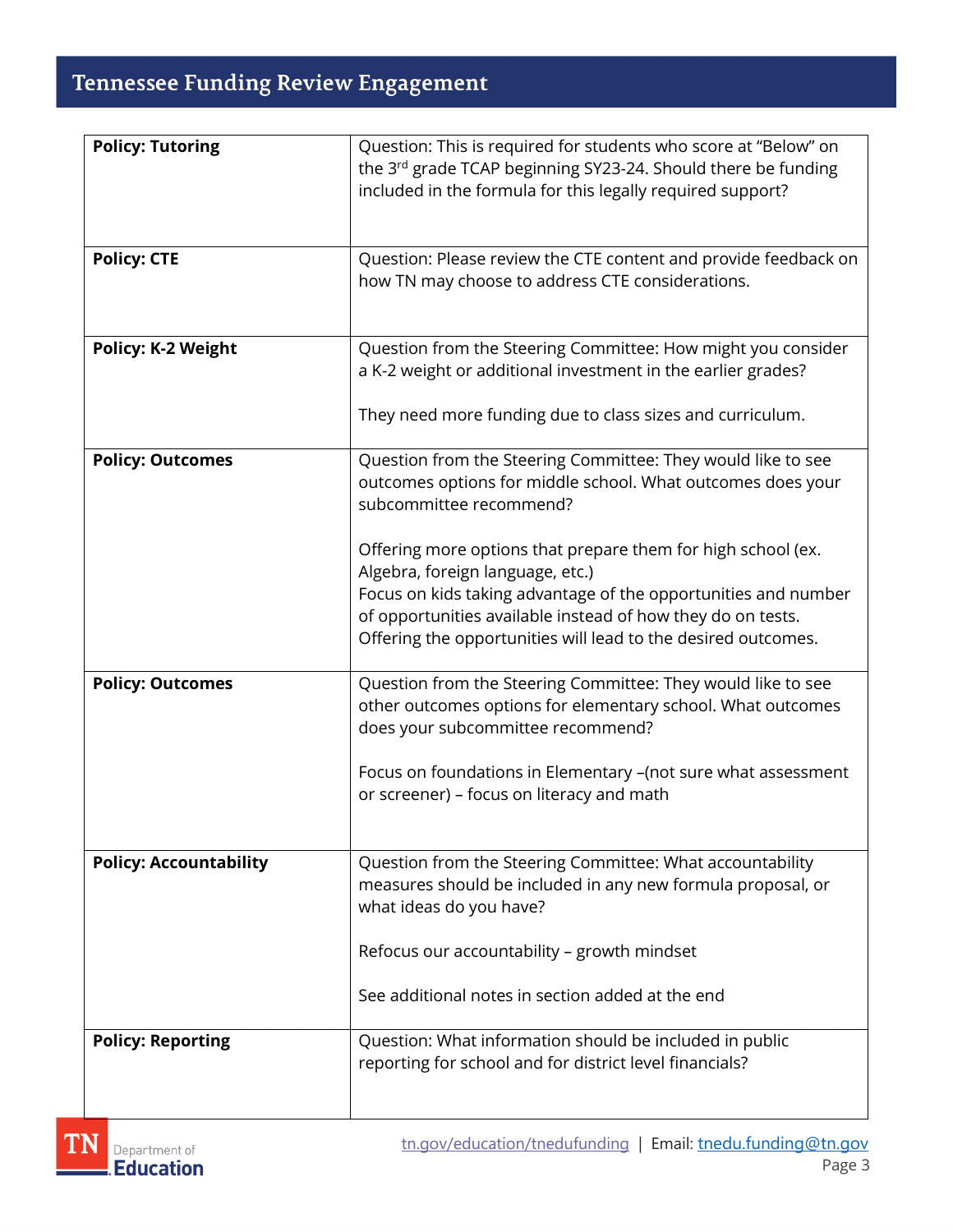## **Tennessee Funding Review Engagement**

| <b>Policy: Funding Year</b>          | Question: Should funding reflect the current year or the prior                                                          |
|--------------------------------------|-------------------------------------------------------------------------------------------------------------------------|
|                                      | year (as it does now)? For fast-growing districts, it may be                                                            |
|                                      | beneficial to receive the funds in real time to meet the costs of                                                       |
|                                      | that year and for declining enrollment districts, it may be harder                                                      |
|                                      | to adjust budgets in real time. Given that challenge, are there                                                         |
|                                      | mitigation ideas?                                                                                                       |
|                                      | Current year - need to fund in real-time -if there is an influx of                                                      |
|                                      | students this can't be covered with last year's dollars                                                                 |
|                                      | Real time - Districts should plan for fluctuations (have a reserve)                                                     |
|                                      | Parent perspective - don't want to hear that child isn't getting                                                        |
|                                      | what he/she needs because the school doesn't have funding                                                               |
|                                      | because the school looked different the year before.                                                                    |
|                                      | SPED and EL will be receiving new funding - have to be able to                                                          |
|                                      | serve those kids now with those dollars                                                                                 |
|                                      |                                                                                                                         |
| <b>Policy: ADM Shifts</b>            | Question: Student enrollment may fluctuate down in a given year                                                         |
|                                      | (up or down). Should there be any consideration for hold                                                                |
|                                      | harmless or fixed costs, or should the funding be specific and                                                          |
|                                      | reflective of the actual enrollment?                                                                                    |
|                                      |                                                                                                                         |
| <b>Policy: Maintenance of Effort</b> | Question: How should we consider Maintenance of Effort at the                                                           |
|                                      | local level? (It provides consistent funding but may deter local<br>investment because of the requirement to continue). |
|                                      |                                                                                                                         |
|                                      |                                                                                                                         |
| <b>Policy: Professional</b>          | Question: Are there any professional development opportunities                                                          |
| <b>Development and Training</b>      | or additional supports that should be provided?                                                                         |
|                                      | PD for all staff for supporting EL students and families.                                                               |
|                                      | Building student capacity to learn through SEL - how this builds a                                                      |
|                                      | foundation for students to learn.                                                                                       |
|                                      |                                                                                                                         |
|                                      | Don't tie funding to narrowly prescribed PD programs                                                                    |
|                                      |                                                                                                                         |
|                                      |                                                                                                                         |
| <b>Policy: Outcomes based</b>        | Outcomes in general should not be punitive in nature to districts                                                       |
| funding and accountability           | with high ED populations. More around effort and intent.                                                                |